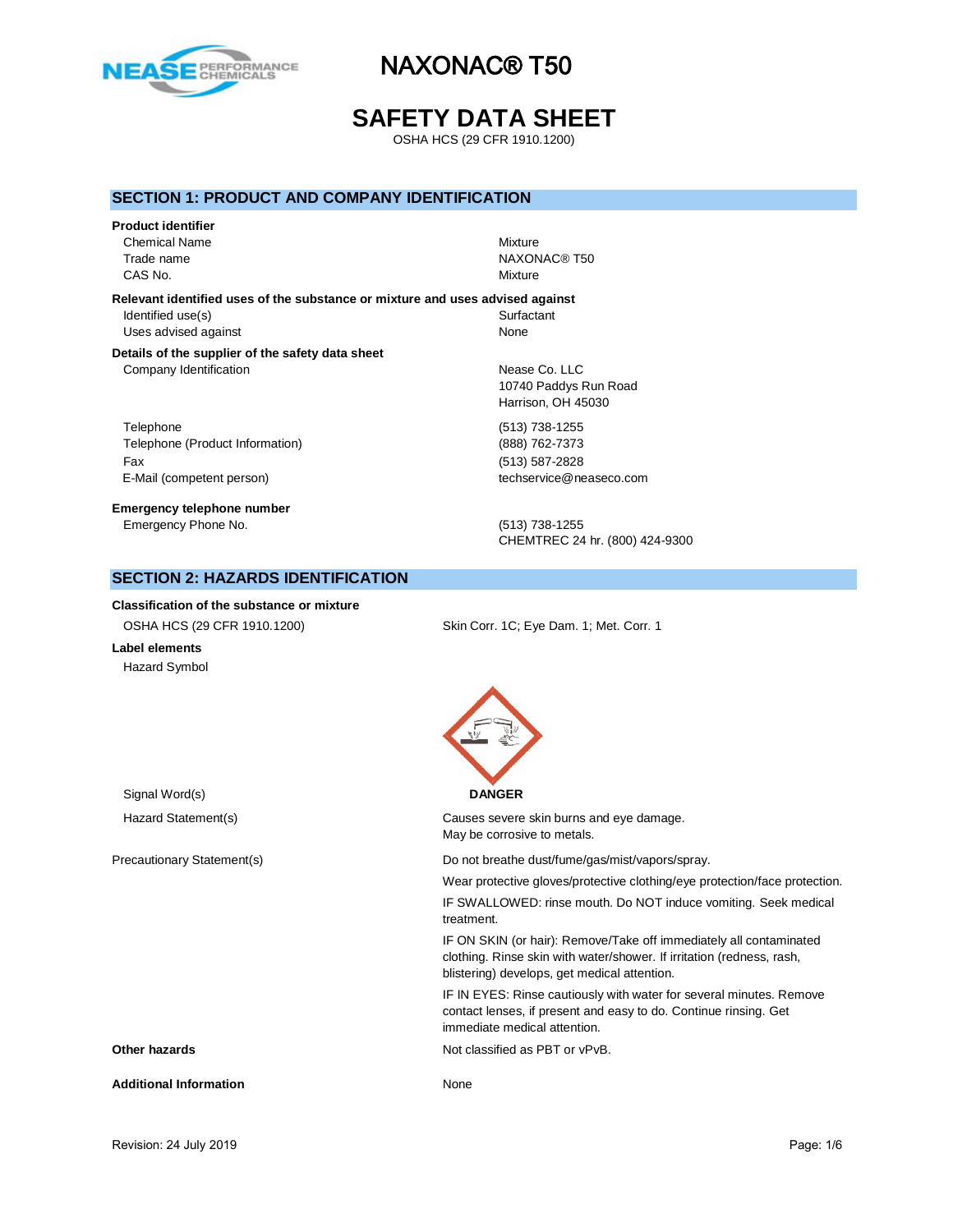

## **SECTION 3: COMPOSITION/INFORMATION ON INGREDIENTS**

| Hazardous ingredient(s)                  | $%$ W/W    | CAS No.   | Hazard statement(s)                                                    |  |
|------------------------------------------|------------|-----------|------------------------------------------------------------------------|--|
| Polyoxyethylene tridecyl ether phosphate | $50 - 65%$ | 9046-01-9 | Causes severe skin burns and eye damage                                |  |
| Orthophosphoric acid                     | 12-15%     | 7664-38-2 | May be corrosive to metals.<br>Causes severe skin burns and eye damage |  |
| Water                                    | 19-21%     | 7732-18-5 | Not applicable.                                                        |  |

**Additional Information -** Substances in the product which may present a health or environmental hazard, or which have been assigned occupational exposure limits, are detailed below.

- Ethylene Oxide (CAS No. 75-21-8) - May accumulate in the head space of drums.

## **SECTION 4: FIRST AID MEASURES**



| <b>Extinguishing media</b>                               |                                                                                                                                       |
|----------------------------------------------------------|---------------------------------------------------------------------------------------------------------------------------------------|
| -Suitable Extinguishing Media                            | Extinguish with waterspray, dry chemical, sand or carbon dioxide. Water<br>spray should be used to cool containers.                   |
| -Unsuitable Extinguishing Media                          | None anticipated.                                                                                                                     |
| Special hazards arising from the substance or<br>mixture | None anticipated.                                                                                                                     |
| <b>Advice for fire-fighters</b>                          | Fire fighters should wear complete protective clothing including self-<br>contained breathing apparatus. Avoid inhalation of vapours. |

### **SECTION 6: ACCIDENTAL RELEASE MEASURES**

| Personal precautions, protective equipment<br>and emergency procedures | Put on protective equipment before entering danger area.                                                                                                                                                                                                            |  |
|------------------------------------------------------------------------|---------------------------------------------------------------------------------------------------------------------------------------------------------------------------------------------------------------------------------------------------------------------|--|
| <b>Environmental precautions</b>                                       | Do not allow to enter drains, sewers or watercourses.                                                                                                                                                                                                               |  |
| Methods and material for containment and<br>cleaning up                | Contain spillages with sand, earth or any suitable adsorbent material.<br>Transfer to a container for disposal or recovery. Do not use metal containers<br>for spilled liquid. Wash the spillage area with water. If possible prevent water<br>running into sewers. |  |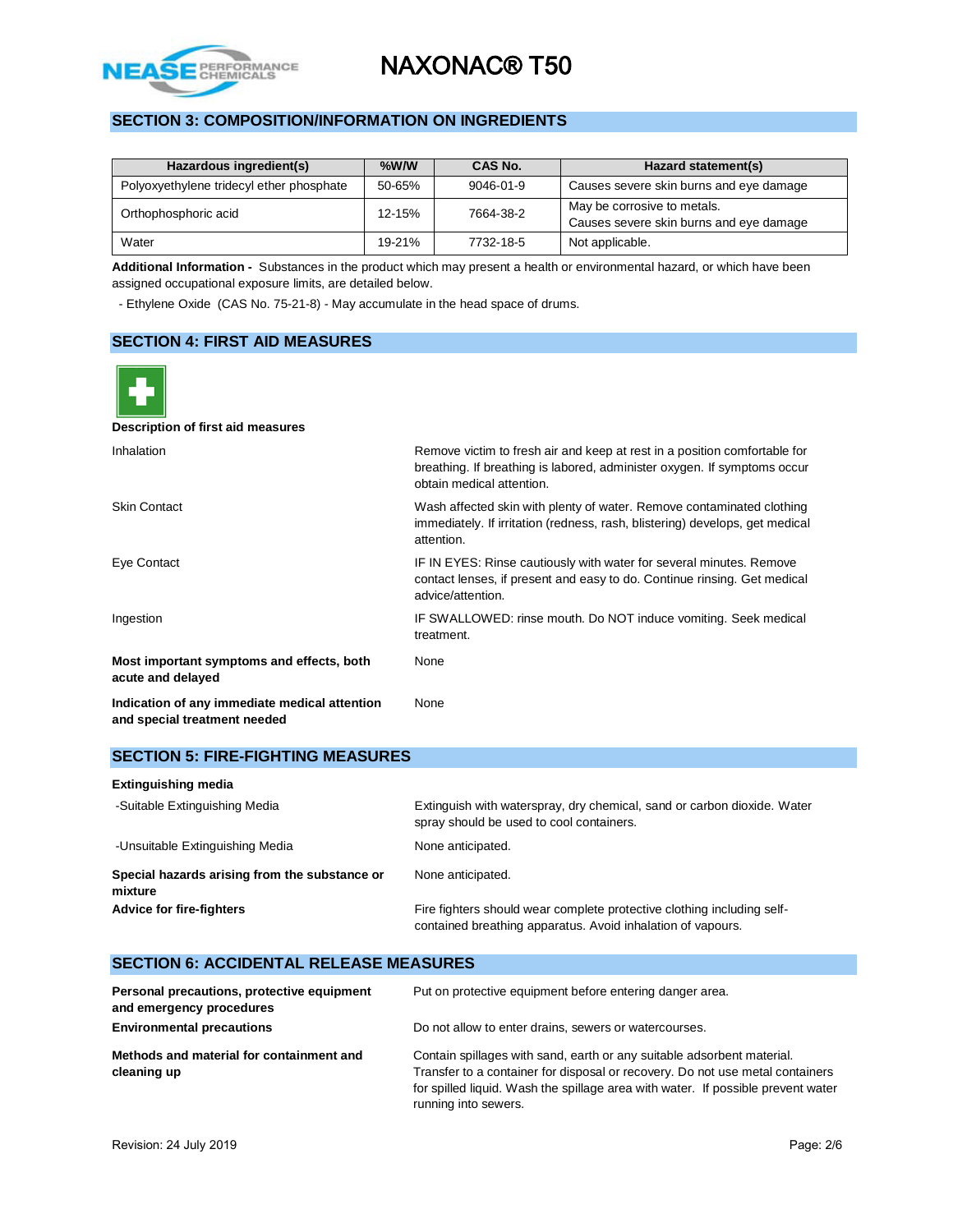

**Reference to other sections** None Additional Information **None** None

## **SECTION 7: HANDLING AND STORAGE**

| <b>Precautions for safe handling</b>                         | Keep container closed when not in use. Empty containers may contain<br>residues. Do not use metal containers for storage as the phosphoric acid<br>will react with the metal to liberate flammable hydrogen gas. Do not get in<br>eyes, on skin, or on clothing. This product may contain trace levels of<br>Ethylene oxide (CAS No. 75-21-8), which may accumulate in the head<br>space of containers. Establish monitoring systems for exposure<br>assessment to comply with OSHA standard 29 CFR 1910.1047. |  |
|--------------------------------------------------------------|----------------------------------------------------------------------------------------------------------------------------------------------------------------------------------------------------------------------------------------------------------------------------------------------------------------------------------------------------------------------------------------------------------------------------------------------------------------------------------------------------------------|--|
| Conditions for safe storage, including any incompatibilities |                                                                                                                                                                                                                                                                                                                                                                                                                                                                                                                |  |
| -Storage Temperature                                         | This product should be stored at a temperature not greater than: 15 °C (59)<br>°F) not less than: 35 °C (95°F)                                                                                                                                                                                                                                                                                                                                                                                                 |  |
| -Incompatible materials                                      | Attacks many materials and clothing. Keep away from oxidising agents.<br>Keep container tightly closed and dry.                                                                                                                                                                                                                                                                                                                                                                                                |  |
| Specific end use(s)                                          | Surfactant                                                                                                                                                                                                                                                                                                                                                                                                                                                                                                     |  |

### **SECTION 8: EXPOSURE CONTROLS/PERSONAL PROTECTION**

#### **Control parameters**

#### **Occupational exposure limits**

|                      |                | LTEL (8 hr TWA ppm) |                                   | STEL (ppm) |                    |       |
|----------------------|----------------|---------------------|-----------------------------------|------------|--------------------|-------|
| <b>SUBSTANCE.</b>    | <b>CAS No.</b> | PEL (OSHA)          | TLV (ACGIH)                       | PEL (OSHA) | TLV (ACGIH)        | Note: |
| Orthophosphoric acid | 7664-38-2      | ma/m <sup>3</sup>   | mg/m <sup>3<math>(T)</math></sup> | 3 mg/mª    | $3 \text{ mg/m}^3$ |       |
| Ethylene Oxide*      | 75-21-8        | ppm                 | ppm                               | 5 ppm      | $\frac{1}{2}$      |       |

\* May accumulate in the headspace of drums. OSHA Action Level = 0.5 ppm as an 8-hour time-weighted average. Refer to OSHA 29 CFR 1910.1047.

protection to eyes. Full face shield.

#### **Recommended monitoring method** NIOSH 7908 (Non-Volatile Acids); NIOSH 1614 (Ethylene Oxide) **Exposure controls**

Appropriate engineering controls **Appropriate engineering controls Local exhaust required.** 

**Personal protection equipment**

Eye/face protection The following to be used as necessary: Goggles giving complete







Skin protection (Hand protection/ Other) The following to be used as necessary:Gloves (Neoprene or Natural rubber). Chemical protection suit. Wear safety or chemical resistant shoes or boots. Check with protective equipment manufacturer's data.

Respiratory protection **No personal respiratory protective equipment normally required.** 



Thermal hazards Use gloves with insulation for thermal protection, when needed.

**Environmental Exposure Controls Exposure Controls Prevent liquid entering sewers, basements and any watercourses.**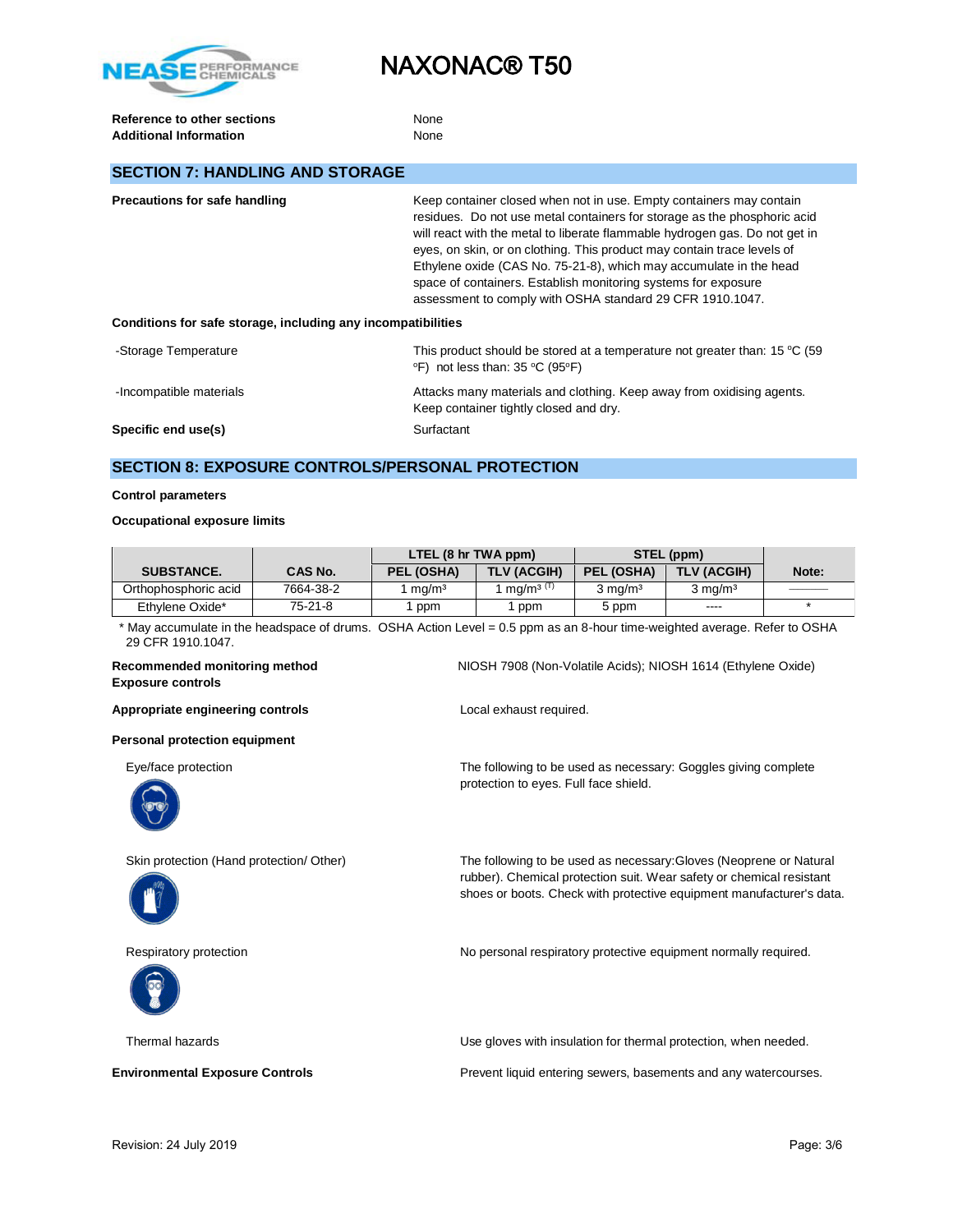

## **SECTION 9: PHYSICAL AND CHEMICAL PROPERTIES**

**Information on basic physical and chemical properties**

| Appearance                               | Liquid.     |
|------------------------------------------|-------------|
| Colour                                   | Clear/P     |
| Odour                                    | Faint.      |
| Odour Threshold (ppm)                    | Not ava     |
| pH (Value)                               | 2001        |
| Melting Point (°C) / Freezing Point (°C) | $12.7 - 15$ |
| Boiling point/boiling range (°C):        | Not ava     |
| Flash Point (°C)                         | >93(20)     |
| Evaporation rate                         | $<$ 1       |
| Flammability (solid, gas)                | Not app     |
| Explosive limit ranges                   | Not ava     |
| Vapour Pressure (Pascal)                 | Not ava     |
| Vapour Density (Air=1)                   | Not ava     |
| Density (g/ml)                           | $≈1.13$ ©   |
| Solubility (Water)                       | Soluble     |
| Solubility (Other)                       | Not ava     |
| Partition Coefficient (n-Octanol/water)  | Not ava     |
| Auto Ignition Temperature (°C)           | Not ava     |
| Decomposition Temperature (°C)           | Not ava     |
| Kinematic Viscosity (cSt) @ 40°C         | Not ava     |
| Explosive properties                     | Not exp     |
| Oxidising properties                     | Not oxi     |
|                                          |             |

Clear/Pale yellow Not available.  $<$  2  $@$  10% wt/wt 12.7- 15 (55-59°F) Not available. >93 (200 °F) Not applicable. Not available. Not available. Not available. Density (g/ml) ≈1.13 @ 20<sup>o</sup>C Not available. Not available. Not available. Not available. Not available. Not explosive. Not oxidising.

**Other information** Not available.

#### **SECTION 10: STABILITY AND REACTIVITY**

| Reactivity                                | Stable under normal conditions.                           |  |
|-------------------------------------------|-----------------------------------------------------------|--|
| <b>Chemical stability</b>                 | Stable.                                                   |  |
| Possibility of hazardous reactions        | None anticipated.                                         |  |
| <b>Conditions to avoid</b>                | Incompatible materials.                                   |  |
| Incompatible materials                    | Reacts with -oxidizers, reducing agents, and strong bases |  |
| <b>Hazardous Decomposition Product(s)</b> | Carbon monoxide, Carbon dioxide, phosphorous compounds    |  |

### **SECTION 11: TOXICOLOGICAL INFORMATION**

**Exposure routes:** Inhalation**,** Skin Contact**,** Eye Contact

**Substances in preparations / mixtures**

Polyoxyethylene tridecyl ether phosphate (CAS No. 9046-01-9) - By analogy with similar materials:

| <b>Acute toxicity</b>         | Oral: LD50 >2500 mg/kg-bw                          |
|-------------------------------|----------------------------------------------------|
| <b>Irritation/Corrosivity</b> | Causes serious eye damage. Causes skin irritation. |
| <b>Sensitization</b>          | Not available.                                     |
| <b>Repeated dose toxicity</b> | No information available                           |
| Carcinogenicity               | No information available                           |
|                               |                                                    |

| <b>NTP</b> | <b>ARC</b>    | <b>ACGIH</b> | 0.011A | <b>NIOSH</b> |
|------------|---------------|--------------|--------|--------------|
| No.        | No.<br>$\sim$ | No.          | No.    | No.          |

**Toxicity for reproduction No information available** 

**Mutagenicity** There is no evidence of mutagenic potential.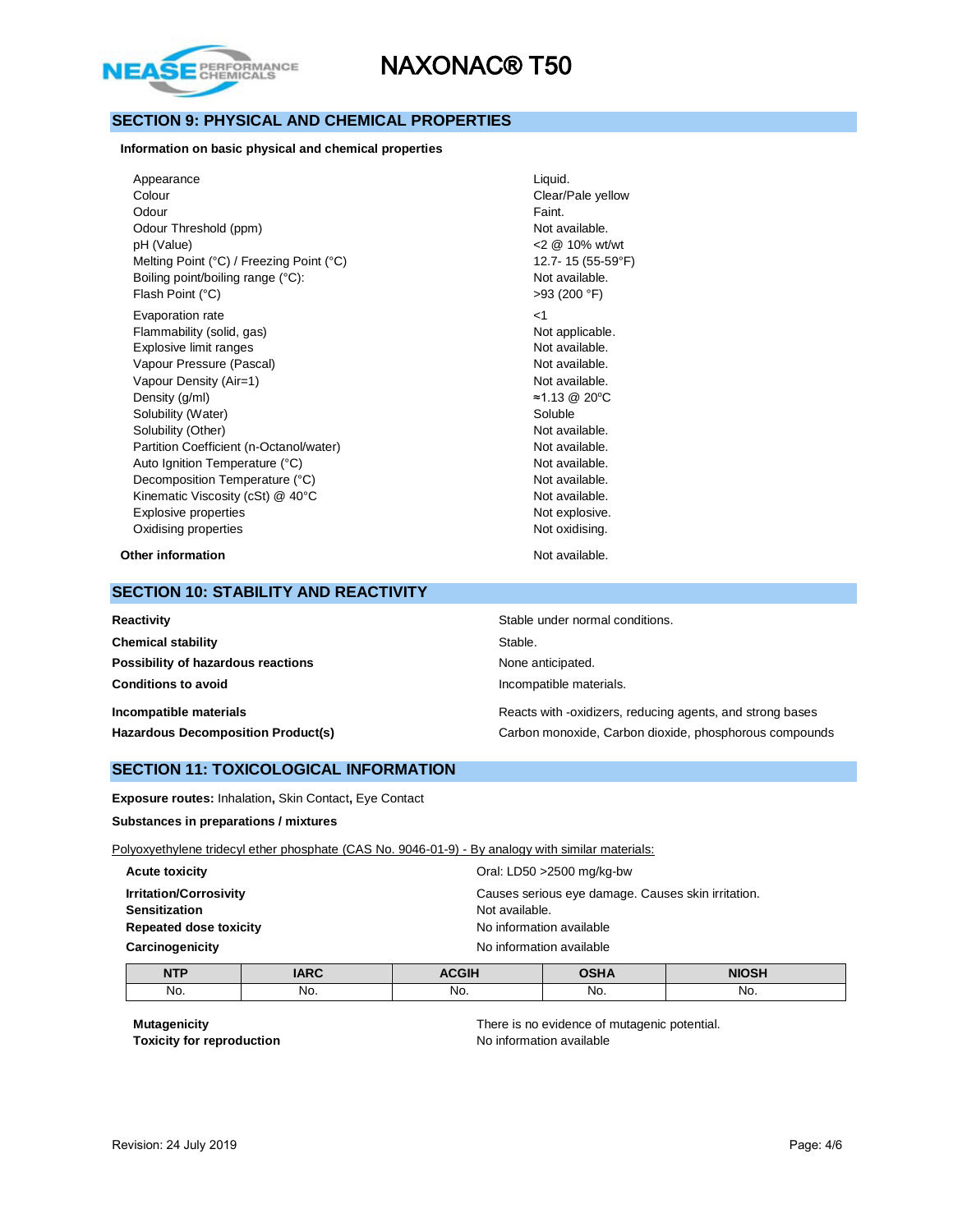

#### Orthophosphoric acid (CAS No. 7664-38-2)

| <b>Irritation/Corrosivity</b> |
|-------------------------------|
| <b>Sensitization</b>          |
| <b>Repeated dose toxicity</b> |
| Carcinogenicity               |

**Acute toxicity** Oral: LD50 = 2600 mg/kg-bw Inhalation: LC50 (1 hour) =  $3846$  mg/m<sup>3</sup> (rabbit; mice; guinea pigs)

> **Corrosive (Skin and Eyes) Not available. Repeated dose toxicity** NOAEL (42-54 days) <250 mg/kg (rat) **No information available**

| <b>NTP</b> | ADC | <b>ACGIH</b> | י ווה | <b>NIOSH</b> |
|------------|-----|--------------|-------|--------------|
| No.        | No. | No.          | No.   | No.          |

# **Toxicity for reproduction** NOAEL = 500 mg/kg (rat)

**Mutagenicity There is no evidence of mutagenic potential.** 

This product may contain trace levels of Ethylene oxide (CAS No. 75-21-8), which may accumulate in the head space of containers. Establish monitoring systems for exposure assessment to comply with OSHA standard 29 CFR 1910.1047. Ethylene oxide is a known human carcinogen by NTP and a suspected human carcinogen by ACGIH®.

### **SECTION 12: ECOLOGICAL INFORMATION**

Toxicity - Substances in preparations / mixtures

Polyoxyethylene tridecyl ether phosphate (CAS No. 9046-01-9):

| Short term                         | No data        |  |
|------------------------------------|----------------|--|
| Long Term                          | No data.       |  |
| Persistence and degradability      | No data        |  |
| Bioaccumulative potential          | No data.       |  |
| Mobility in soil                   | Not determined |  |
| Results of PBT and vPvB assessment | Not available. |  |
| Other adverse effects              | None known.    |  |
|                                    |                |  |

#### **SECTION 13: DISPOSAL CONSIDERATIONS**

Waste treatment methods **Disposal should be in accordance with local**, state or national legislation. Consult an accredited waste disposal contractor or the local authority for advice.

Additional Information **None known** None known.

#### **SECTION 14: TRANSPORT INFORMATION**

|                              | Land transport<br>(U.S. DOT)                                       | Sea transport<br>(IMDG)                                            | Air transport<br>(ICAO/IATA)                                       |  |
|------------------------------|--------------------------------------------------------------------|--------------------------------------------------------------------|--------------------------------------------------------------------|--|
| UN number                    | 3264                                                               | 3264                                                               | 3264                                                               |  |
| <b>Proper Shipping Name</b>  | Corrosive Liquid, Acidic,<br>Inorganic, N.O.S<br>(Phosphoric acid) | Corrosive Liquid, Acidic,<br>Inorganic, N.O.S<br>(Phosphoric acid) | Corrosive Liquid, Acidic,<br>Inorganic, N.O.S<br>(Phosphoric acid) |  |
| Transport hazard class(es)   | 8                                                                  | 8                                                                  | 8                                                                  |  |
| Packing group                | Ш                                                                  | Ш                                                                  | Ш                                                                  |  |
| Hazard label(s)              | Corrosive                                                          | Corrosive                                                          | Corrosive                                                          |  |
| <b>Environmental hazards</b> | No                                                                 | No.                                                                | No.                                                                |  |
| Special precautions for user | None known.                                                        | None known.                                                        | None known.                                                        |  |

**Transport in bulk according to Annex II of MARPOL73/78 and the IBC Code:** Not established.